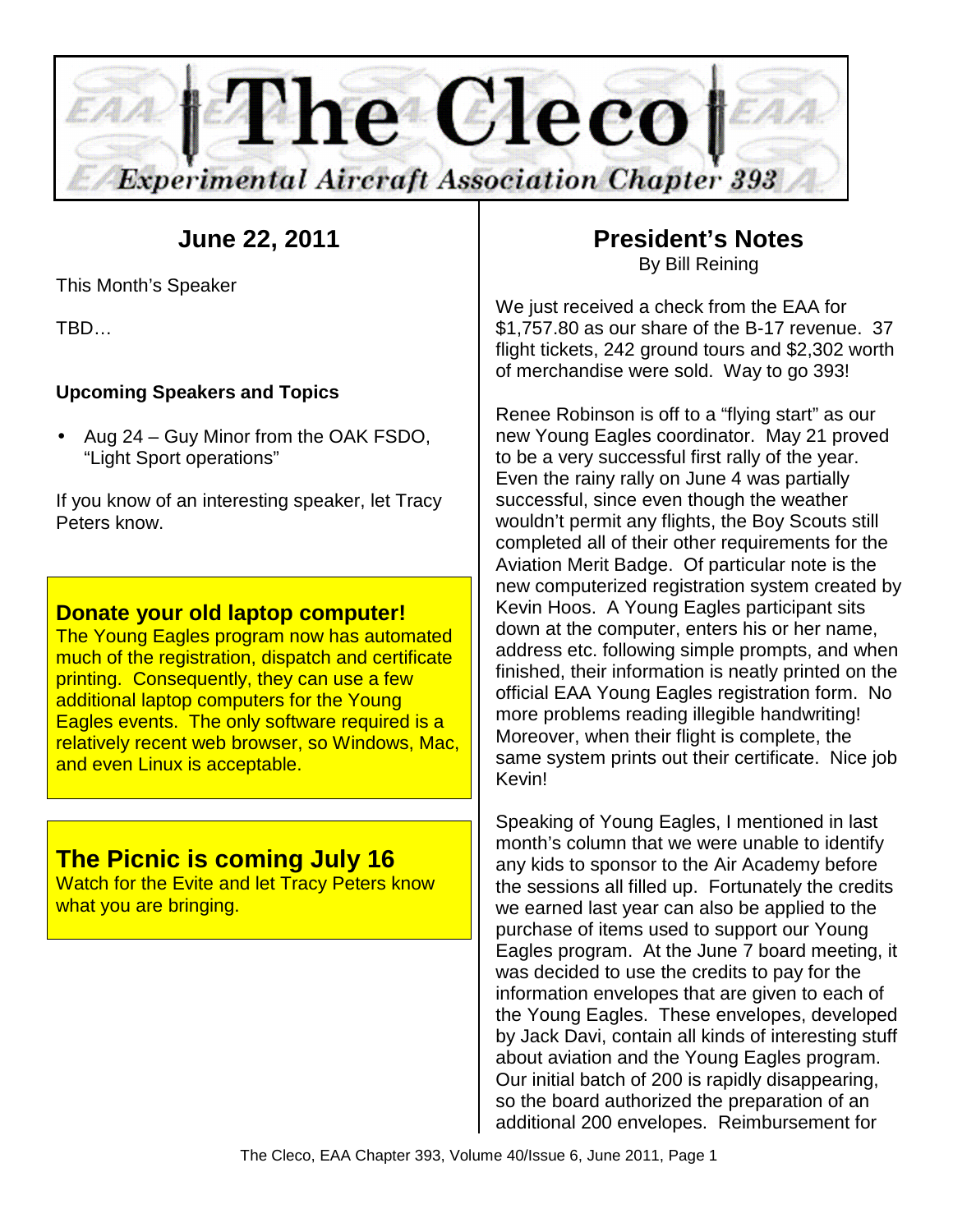the costs for printing the envelopes, and some of the handouts inside, will be requested from last year's credits. The balance of our credits will be used to cover the cost of two printers just purchased to print the Young Eagles applications and certificates.

The chapter picnic will be held on Saturday afternoon, July 16, just outside the meeting room. An invitation will be sent by email (an "Evite") to each member, asking for an RSVP, and requesting food items. Tracy Peters has volunteered to coordinate the picnic. He plans to prepare BBQ hamburgers, hot dogs, or chicken. Members will be expected to bring dishes to round out the meal, such as salads and desserts. The Evite will provide more details.

#### **June 22, 2011 Meeting Dinner Menu**  By Rick Bourgeois

Dinner is served at 6:30pm – Donation is \$7:

- Roasted Chicken
- Chili Beans
- Potato Salad
- Green Salad
- Dessert
- Drinks

Let Rick know your suggestions for future meals.

### **Young Eagles Events**

By Renee Robinson

Our remaining schedule for Young Eagles rallies in 2011 is:

- July 9
- Aug  $13$
- Sept 10
- Oct 15 or 29

Thanks, Renee Robinson

### **May 25, 2011 General Meeting Notes**

Tracy Peters presided in Bill Reining's absence.

Tracy requested that members briefly introduce themselves:

Tom Howard is building a Glasair I RG.

Pat Peters and Tracy Peters are building an RV-6A. They also have a Cherokee that they are flying.

Harvard Holmes is flying a Lancair IV that was built by Fred and Vi Egli. (Vi is our membership chairman.) He has a Lancair IV-P under construction.

Harry Heckman built a Lancair 235, starting about 25 years ago. He spent 10 years building it and then flew it for many years.

Marilyn Sperling helps with Young Eagles.

Vi Egli and her late husband Fred rebuilt two Bellancas and then built a Lancair IV (which Harvard Holmes bought when Fred passed away).

Dick Sperling is the former Young Eagles chairman and noted our recent successful event on May 21. He is getting current again in helicopters.

Ken McKenzie (and his wife Linda) are working on a Glastar.

Duane Allen helped Bill Call build a Lancair ES, which is now flying and for sale. He is also restoring a 1978 Cardinal Classic and in addition, he has a couple more Cessnas.

Chuck Jenkins is working on an RV-4 and is ready for wiring.

Gene Hershelman built a Tiny Two long ago.

Dave Walters is involved with ultralights.

Eric Schuldt has a Volksplane.

Rick Bourgeois is the food guy. [He also works on a Bearhawk from time to time – ed.]

Charles Hester has a Cessna 150, a Sparrowhawk, and a Benson Gryocopter.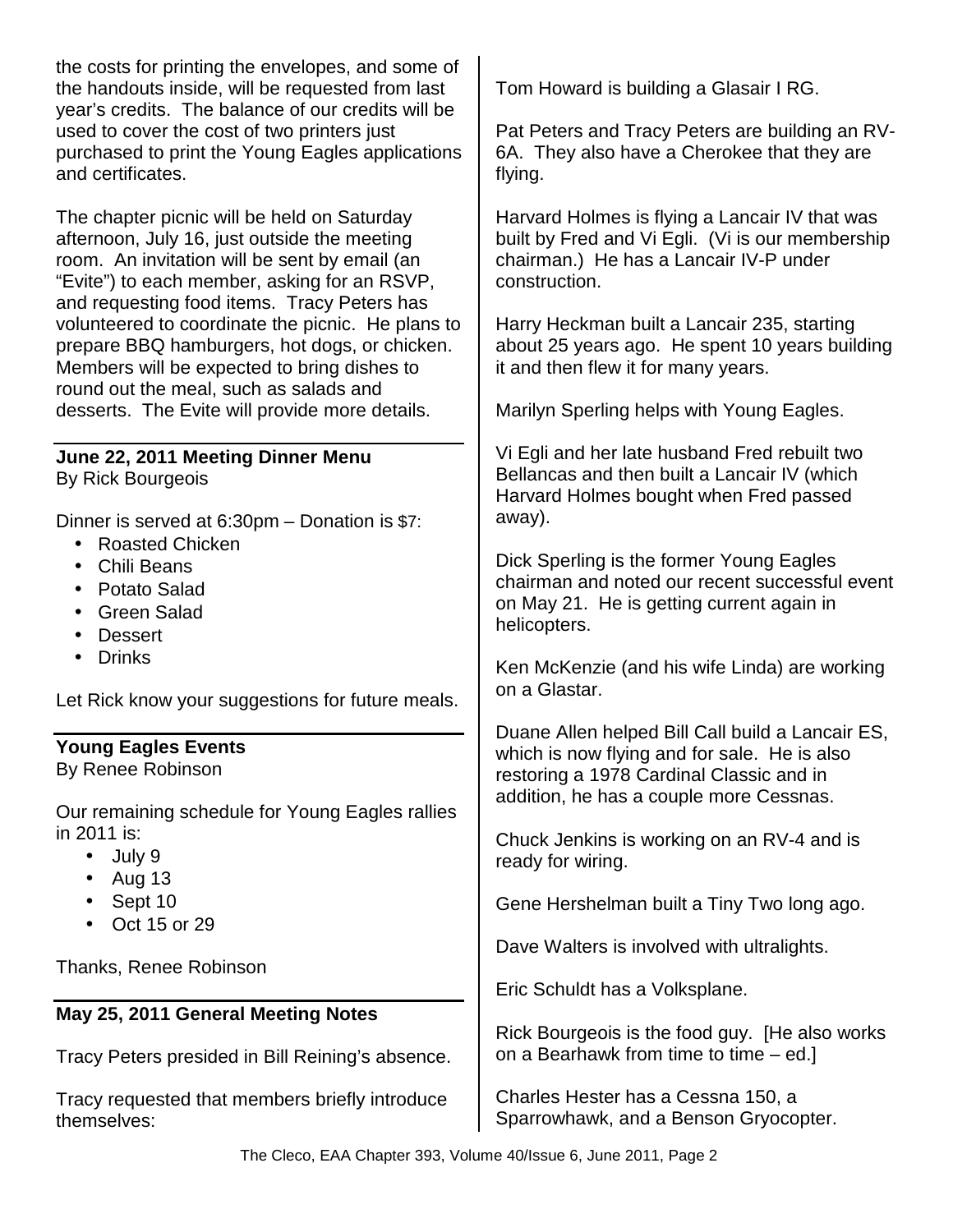Bob Smith got his sport license two weeks ago and is building a Sea Ray. He has the wings partly covered.

Bob Belshe (our Treasurer) went to Oshkosh 16 years ago and bought a bright yellow Lancair 235, and is still flying it.

## **Business**

Thanks to Rick Bourgeois for an excellent dinner.

Treasurer Bob Belshe reported that we have \$5,050 in the bank. Most of the B-17 expenses and income have come in, except our EAA payment. Our request for 501(c )3 status has been sent to the IRS and they have cashed our check. There is no word from them yet.

Duane Allen noted that the next Airport Committee meeting was tomorrow (May 26). He is investigating a group trip to the museum at Moffett Field. Flying there requires prior permission.

Tracy Peters reminded members that the Golden West fly-in is happening next weekend (June 10- 12), and volunteers are needed.

Our EAA Chapter 393 sign is now on the building. Thanks Tracy, Tom Howard and everybody else who helped make this happen.

### **Speaker**

Brien Seeley of the CAFÉ (Comparative Aircraft Flight Efficiency) Foundation spoke on the Green Flight Challenge.

The CAFÉ Foundation was founded in 1982 in Santa Rosa. They have become a major resource for NASA in its GA research.

The Green Flight Challenge is scheduled for July 10-17, 2011 and the CAFÉ Foundation is seeking volunteers to help run the competition. This is not open to the public, so being a

volunteer is the only way to experience it. They are giving away \$1.5 M, the largest prize ever given in aviation.

http://cafefoundation.org/v2/gfc\_main.php The goal of the Green Flight Challenge is to achieve flight with more than 200 passenger MPG, to travel at over 100 MPH, to achieve noise levels of less than 78 dBa at 250', and to takeoff over a 50' obstacle in less than 2000'.

This is only a first step, and the Green Flight Challenge for 2013 hopes to achieve a reduced sound level of 60 dBa, and a takeoff distance of less than 100' of ground roll.

These steps lead to the emergence of the Personal Air Vehicle (PAV) and the Suburban Air Vehicle (SAV). They will utilize very small airports, and they will be so quiet that noise complaints will not arise. The airports needed will be so small that they can be located within walking distance of a large part of the population. These vehicles will be the optimum vehicles for trips of up to 1,000 miles. Their airport's location within walking distance will save so much driving time that they will have the shortest travel time to destinations within this distance.

Brien also reviewed some of the enabling technologies for this vision.

A few of the audience questions:

Q: How is the FAA handling electric power? A: They are currently licensing aircraft in the experimental exhibition category with day VFR privileges.

Q: How long do batteries last? A: The highest performance batteries do about 300 cycles. The industry wants 1,000 recharges.

Q: With charging from the grid, are you green? A: We need non-fossil fuel plants for a lot of reasons.

**May 26, 2011 Airport Committee Meeting**  By Harvard Holmes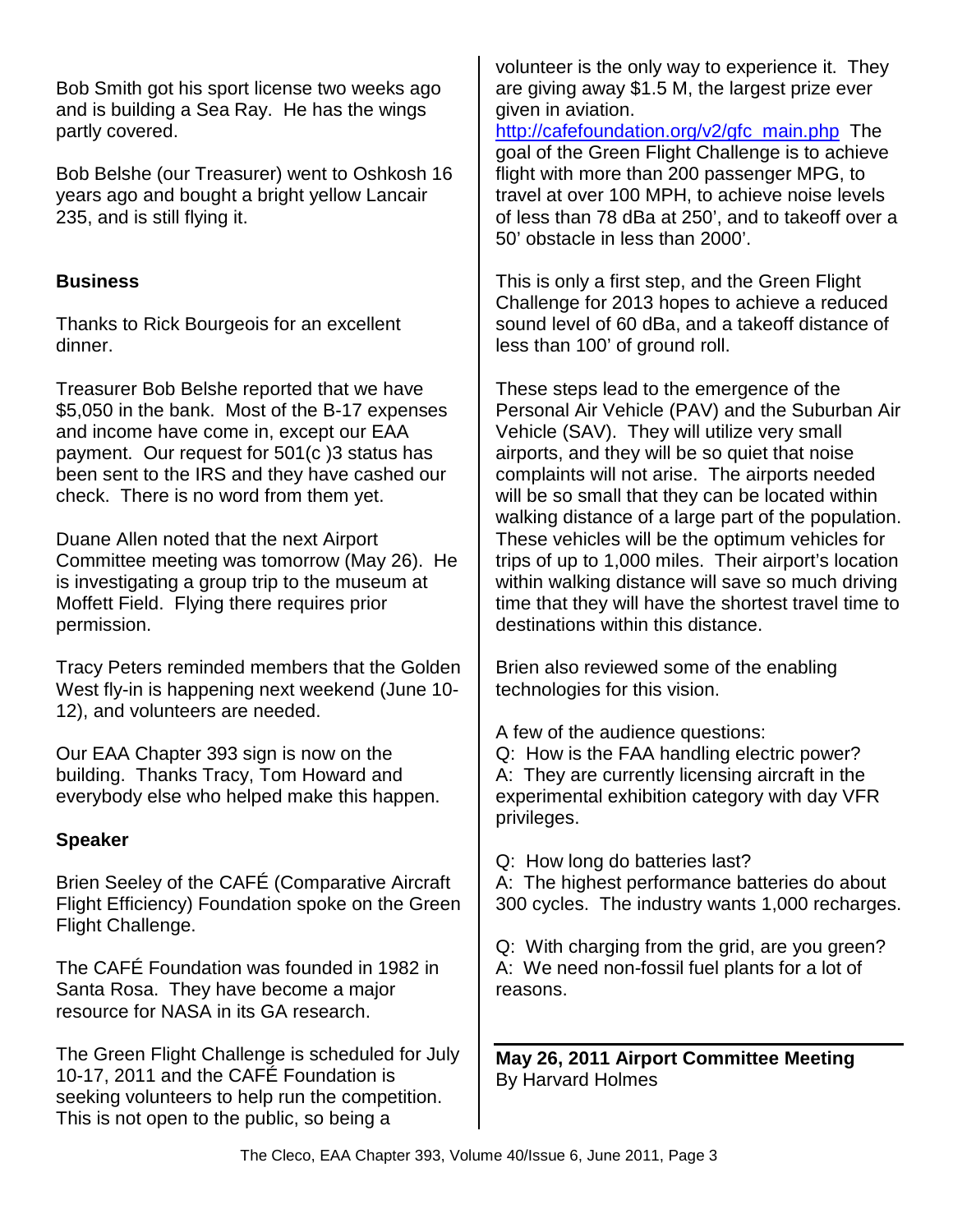The plan for new gate systems for the Airport was reviewed. The policy issues associated with giving out gate keys was reviewed.

The status of Part 139 certification was reviewed, with special interest on the budget consequences. It appears that the economy has hit airport tenants, just like everybody else and some tenants are behind on their rents.

There was further discussion of the possibility of getting a Free Trade Zone (FTZ) at the Byron airport. This could be a significant economic engine, and Mary Piepho (supervisor for that district) would like to keep this option in mind so that if any of the prerequisites could be accomplished as part of other projects, they could be done. A critical step would be to work on a General Plan Amendment in support of the FTZ.

#### **June 7, 2011 Board Meeting Notes**  By Pete Mitchell

President Bill Reining called the meeting to order at 7:15pm.

Present were Bob Belshe, Rick Bourgeois, Harvard Holmes, Tom Howard, Pete Mitchell, Tracy Peters, Bill Reining, and Renee Robinson.

Absent: Vi Egli and Rich Cunningham.

Guests: Jack Davi, Guy Jones and Marilyn Sperling.

Treasurers Report – Bob Belshe Combined Bank balances = \$5,596. YTD Income \$6,618 Expenses \$5,077. The IRS promises a reply on our 501c3 application within 90 days.

B-17 Financials were: \$3,614 Income, \$1,970 Expenses, and \$1,644 Net Income

Dinner Report – Rick Bourgeois The June 22 meeting menu is Roasted Chicken, Chili Beans, Potato Salad, Green Salad, Dessert & Drinks. Income from the May meeting was \$164.

Young Eagles – Renee Robinson We flew 43 Young Eagles on May 21. Kevin Hoos has set up a network of several computers to streamline the input of Young Eagles information and printing. The Young Eagles program could use the donation of an older laptop.

June 4th was a no-fly day due to weather, but classroom work was completed for 35 Boy Scouts. Several Merit Badges were issued, as these Scouts had completed the flight/inspections requirement already.

July 9th is the next scheduled Young Eagles day: 35 Scouts are scheduled plus some kids moved from the May 21<sup>st</sup> date. Additional flights are proposed for September, October & possibly November.

We have a \$635 Young Eagles credit from EAA National for supplies. Renee is heading up a project for a Young Eagles banner. The Board authorized \$200 for 200 additional information packages. Pilots with outdated Sectionals, WACs and flying magazines, etc., please donate them for Young Eagles packages.

July 16 Chapter Picnic Rick Bourgeois will do an email picnic invite. Guy Jones & Jack Davi will handle volunteers.

Clubhouse Sign Our new Sign is installed on the end of the building. Check it out.

Speakers – Tracy Our June speaker, Guy Minor, FAA Safety Team Manager who will talk on Light Sport operations, has moved to our August 24th meeting.

Webmaster – Renee

The calender has been updated: check it out. The marquee message will be changed to buttons that provide the same information. Tom Howard will be adding pictures to the website.

Cleco – acting editor Harvard. We need a Newsletter Editor!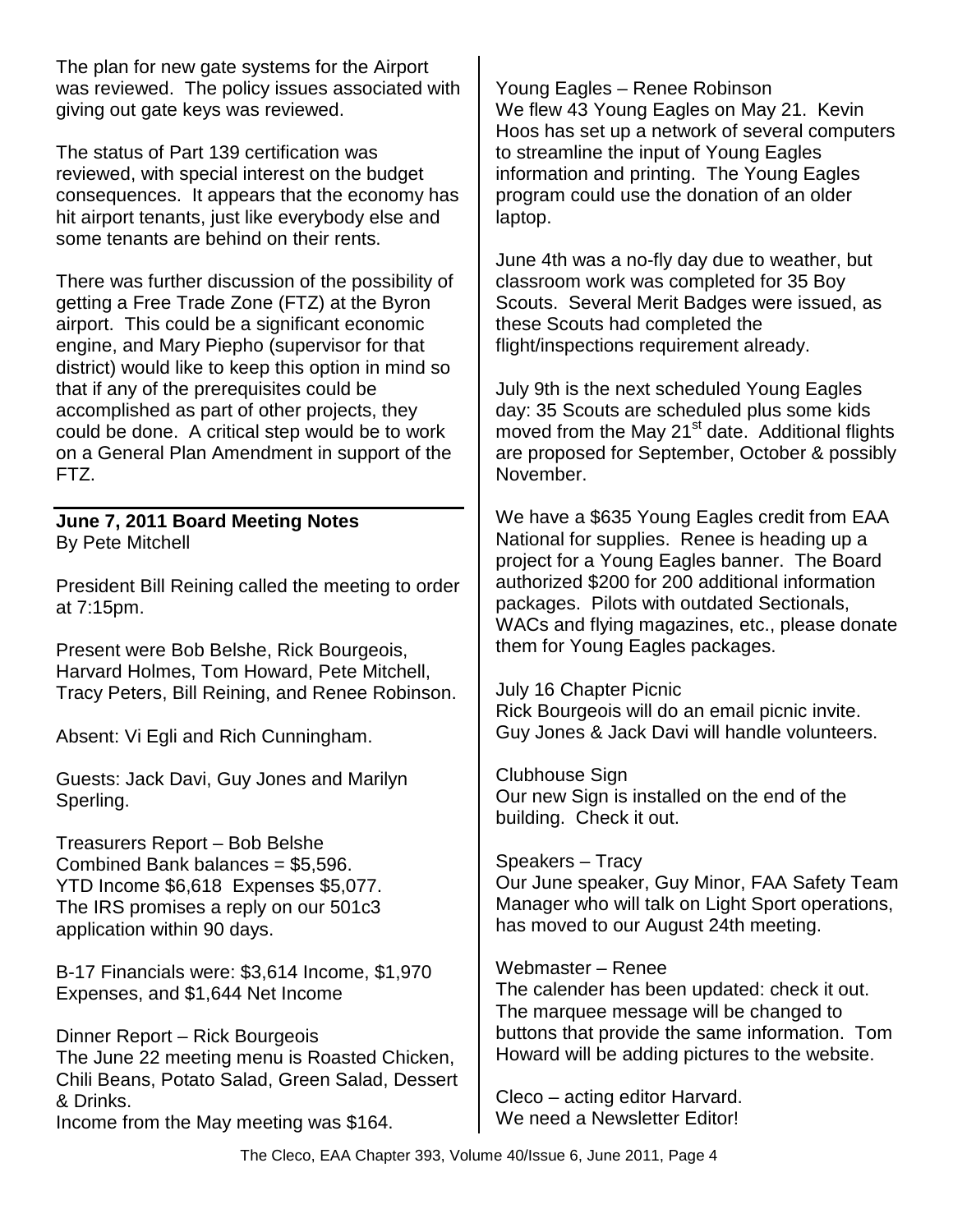Deadline for the June Cleco is Friday June 10th.

#### Pulsar

The Board discussed an offer to finish construction of a two place Pulsar. It was decided that we do not have the resources to tackle the project at this time. Possibly a member would be interested in this project.

#### July Board Meeting

The July Board meeting will be June 28<sup>th</sup> to get the newsletter out in time for the picnic.

Meeting adjourned 9:20pm.

#### **A few more B-17 Pictures**

Photography by Tom Howard, Pat Peters, Pete Mitchell and Harvard Holmes







#### **Wednesday Fly-outs**  By Harvard Holmes Photographs by Tom Howard

To maintain our proficiency, a number of pilots get together on Wednesdays and fly somewhere for lunch. Many of the aircraft owners in the chapter participate. Passengers are always welcome. Not only is it a great way to see the Bay Area, it's also fun to see and ride in our members' aircraft. These are not official EAA Chapter 393 events. The email address is WedFlyOut@eaa393.org You may contact HarvardHolmes@comcast.net or Renee Robinson webmaster@eaa393.org to be added or removed from this list.

Generally, someone who wants to go flying will send a suggestion to this list a day or two before. Those who can go will respond and a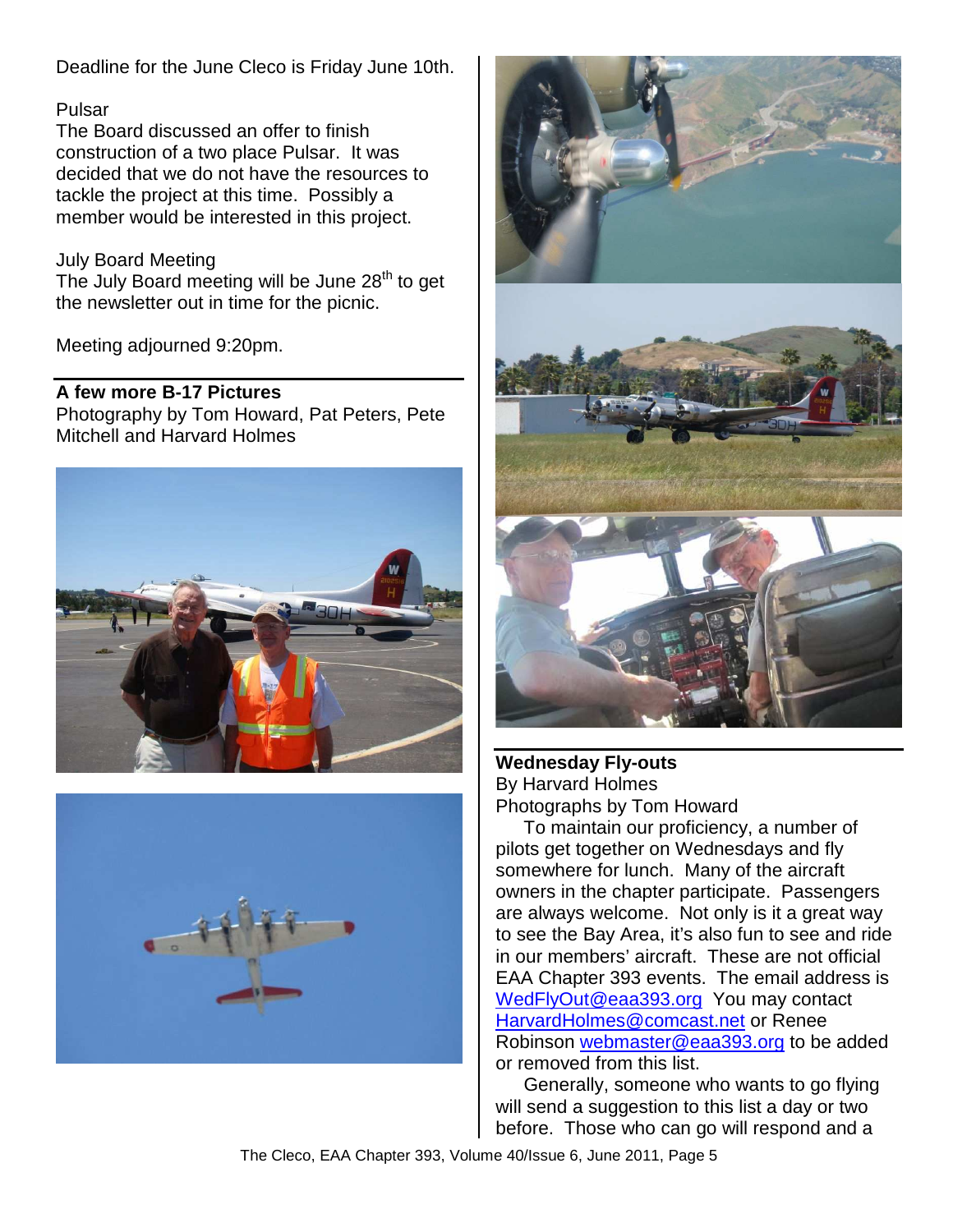destination gets selected. Recent destinations have included: Half Moon Bay, Petaluma, Santa Rosa, Ukiah, Boonville, Shelter Cove, Willows, Auburn, Sacramento, Lodi, Stockton, Merced, Watsonville and Salinas. If the weather is poor, a destination may be selected as late as Wednesday morning.

The most active pilots on this list are Harvard Holmes, Bill Reining, Bob Belshe, Ron Robinson, and Phil Jenkins. Pilots sometimes advertise that they have empty seats, but not always. Harvard Holmes and Bill Reining are most likely to have extra seats (4 seat aircraft). My advice is to contact a pilot in advance to make sure they have room and to get directions. Typically, you'd get to the airport by 11:30am and return by 3:30pm.

On June 8, 2011, we went to Petaluma. It happened to be Tom Howard's birthday!



Tom is on the right with his wife and son.



Eric Schuldt arrives in his Volksplane.



Part of the group.



Twenty people arrived in 9 airplanes!



Tom managed to get all the candles out!

The Cleco, EAA Chapter 393, Volume 40/Issue 6, June 2011, Page 6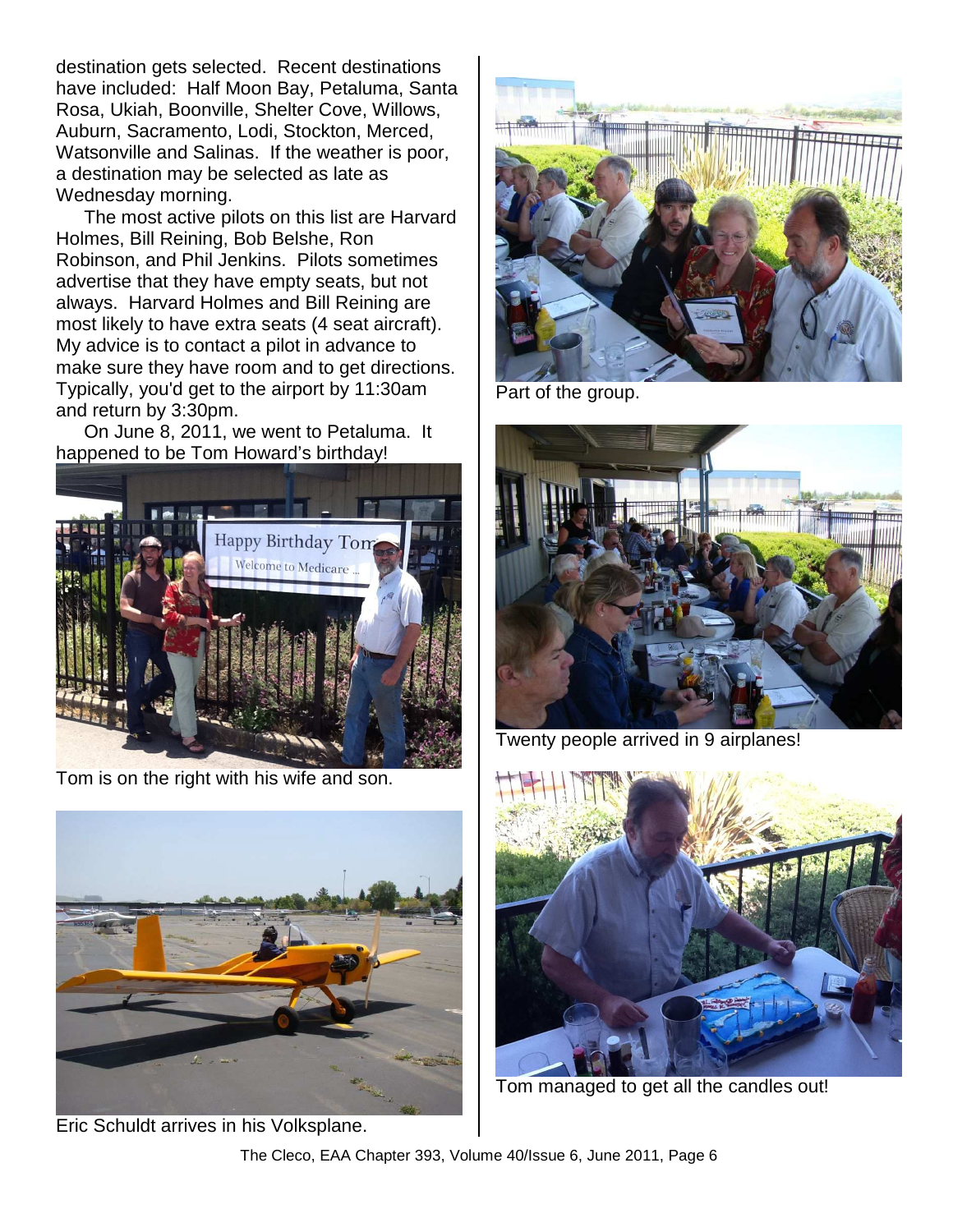

Member Ernst Freitag (Alpine Pastry) did the cake.

### **FOR SALE: 1962 Comanche 250,**

Cherry condition, fully loaded, new paint, new annual, always hangared. Call Keith Martz for details and avionics. Available for viewing any day, by appointment, at Buchanan Field. Call Keith Martz, 925-933-1424 (Home) or 925-818- 7235 (Cell).

## **HANGAR/BUILDER SPACE FOR RENT**

West Ramp CCR

21' by 18' -suitable for folding wing aircraft or construction project. \$222/month Contact Harvard Holmes 510 526-5347

### **HANGAR FOR RENT - LIGHT TWIN SIZE**  Northwest Ramp CCR A-12; \$600/month



Contact Harvard Holmes 510 526 5347

-22'-10\*

## **SHARE EXPENSES TO BUILD AN RV-12**

I'm looking for someone who wants to build & fly the RV-12 (or something similar in the LSA classification). I have a build location with private airstrip in area.

Contact Tom Shaw (EAA member) for additional information at:

Tshaw@JetsonProducts.com or (925) 370-6531

## **Thanks to our Donors and Sponsors**



**925 689 7220 or 676 5800**  www.alpinepastry.com

**The Experimental Aircraft Association Chapter 393 of Concord, CA**  P.O. Box 6524, Concord, CA 94524-1524 http://www.eaa393.org/ Email: nle@eaa393.org

Officers/Appointees for 2010-2011

President: Bill Reining pres@eaa393.org 510 479 7260 Vice President: Tracy Peters veep@eaa393.org 925 676 2114 Secretary **Pete Mitchell** secty@eaa393.org 925 586 6491 Treasurer Bob Belshe treas@eaa393.org 925 376 7677 Newsletter Editor open nle@eaa393.org Tech. Counselor **Rick Lambert** tc@eaa393.org 925 323 0041 Tech. Counselor Bob Sinclair N320sierra@gmail.com 925.935.7464 Young Eagles Renee Robinson yec@eaa393.org 510-828-1734 Dinner Coordinator **Rick Bourgeois** RicFlyer@Comcast.net 925 432 9076 Fly-out Coordinator Tom Howard TurnPrez@SBCglobal.net 925 933 6015 Government Affairs **Rich Cunningham**  R66RC-EAA@yahoo.com 925.297.9229 Photographer Tom Howard photog@eaa393.org 925 933 6015 Webmaster **Renee Robinson** webmaster@eaa393.org 510 828 1734